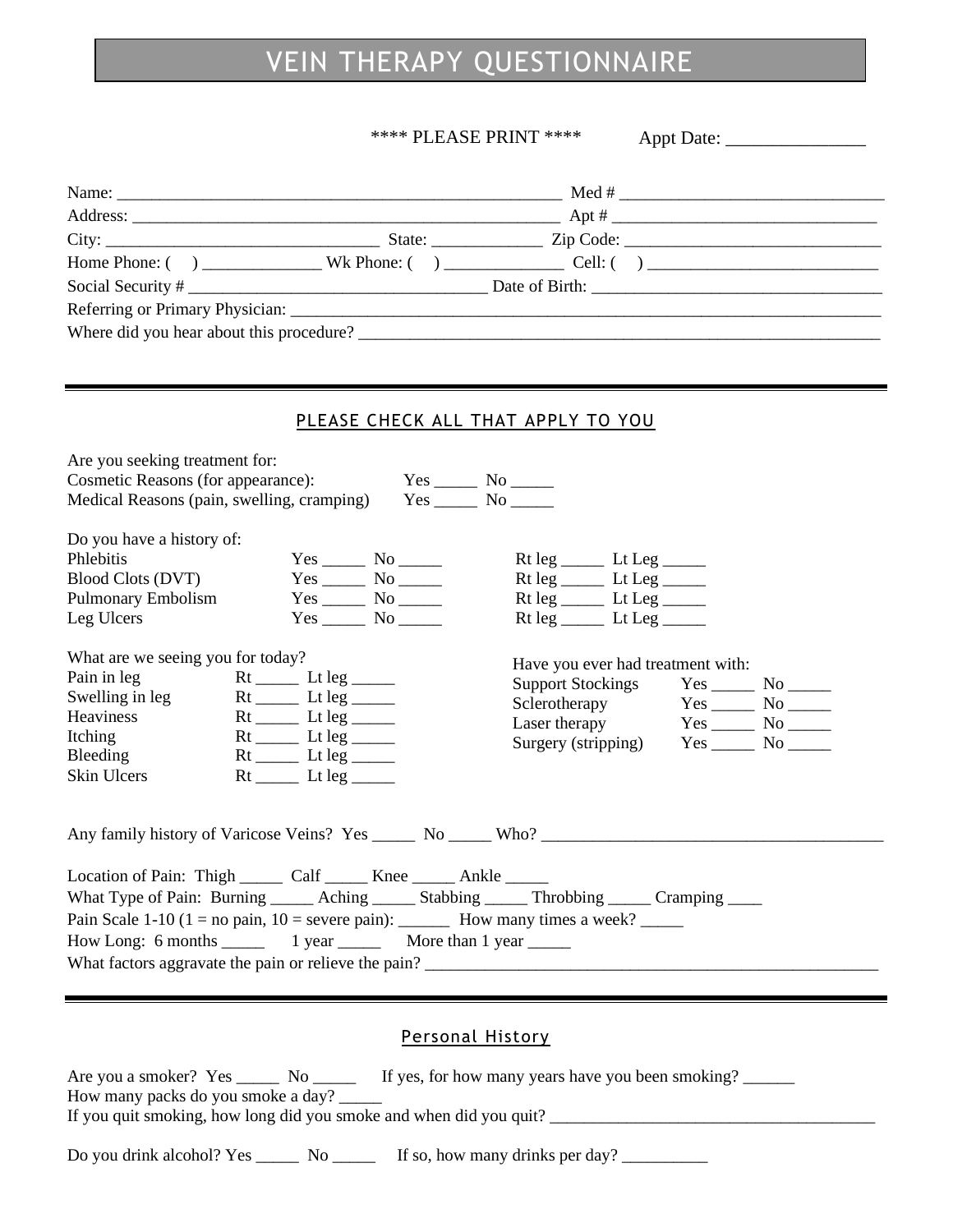## VEIN THERAPY QUESTIONNAIRE

### Medical History

Do you have a history of:

| Headaches/Migraines<br>Stroke<br>Seizures<br><b>Chest Pain</b><br><b>Heart Murmur</b> |  |                    | <b>Diabetes</b><br><b>HIV</b><br>Abdominal Pain<br><b>Bowel disturbances</b><br>Hepatitis |                                 |  | $Yes$ No $\_\_\_\$<br>$Yes$ No $\_\_\_\$<br>$Yes$ No $\_\_\_\$<br>$Yes \_\_\_ No \_\_\_$ |  |  |
|---------------------------------------------------------------------------------------|--|--------------------|-------------------------------------------------------------------------------------------|---------------------------------|--|------------------------------------------------------------------------------------------|--|--|
| <b>Shortness of Breath</b><br>Cough                                                   |  | $Yes$ No $\_\_$    | Low back pain radiating<br>Down the legs                                                  |                                 |  |                                                                                          |  |  |
| High blood pressure                                                                   |  |                    | Pain in Legs or calves                                                                    |                                 |  |                                                                                          |  |  |
| <b>High Cholesterol</b>                                                               |  | $Yes \_ No \_$     | while walking                                                                             |                                 |  |                                                                                          |  |  |
| Do you take any of the following medications?                                         |  |                    |                                                                                           |                                 |  |                                                                                          |  |  |
| Aspirin                                                                               |  | $Yes \_\_ No \_\_$ |                                                                                           |                                 |  |                                                                                          |  |  |
| <b>Blood Thinners</b>                                                                 |  |                    |                                                                                           |                                 |  |                                                                                          |  |  |
| Pain Killers                                                                          |  | Yes No             |                                                                                           |                                 |  | Do you have any history of heart disease in the family?                                  |  |  |
| Steroids                                                                              |  | Yes No             | Yourself                                                                                  | $Yes \_\_\_\_\\$ No $\_\_\_\_\$ |  |                                                                                          |  |  |
| Oral contraceptives                                                                   |  | Yes No             | Mother                                                                                    | $Yes \_\_\_\_$ No $\_\_\_\_\$   |  |                                                                                          |  |  |
| <b>Estrogen or Hormones</b>                                                           |  | Yes No             | Father                                                                                    | $Yes$ No $\_\_\_\$              |  |                                                                                          |  |  |
| Minocyclines                                                                          |  | Yes No             |                                                                                           |                                 |  |                                                                                          |  |  |
| Tamoxifen                                                                             |  | $Yes \_ No \_$     | Explain                                                                                   |                                 |  |                                                                                          |  |  |

\_\_\_\_\_\_\_\_\_\_\_\_\_\_\_\_\_\_\_\_\_\_\_\_\_\_\_\_\_\_\_\_\_\_\_\_\_\_\_\_\_\_\_\_\_\_\_\_\_\_\_\_\_\_\_\_\_\_\_\_\_\_\_\_\_\_\_\_\_\_\_\_\_\_\_\_\_\_\_\_\_\_\_\_\_\_\_\_\_\_\_\_\_\_\_ \_\_\_\_\_\_\_\_\_\_\_\_\_\_\_\_\_\_\_\_\_\_\_\_\_\_\_\_\_\_\_\_\_\_\_\_\_\_\_\_\_\_\_\_\_\_\_\_\_\_\_\_\_\_\_\_\_\_\_\_\_\_\_\_\_\_\_\_\_\_\_\_\_\_\_\_\_\_\_\_\_\_\_\_\_\_\_\_\_\_\_\_\_\_\_

\_\_\_\_\_\_\_\_\_\_\_\_\_\_\_\_\_\_\_\_\_\_\_\_\_\_\_\_\_\_\_\_\_\_\_\_\_\_\_\_\_\_\_\_\_\_\_\_\_\_\_\_\_\_\_\_\_\_\_\_\_\_\_\_\_\_\_\_\_\_\_\_\_\_\_\_\_\_\_\_\_\_\_\_\_\_\_\_\_\_\_\_\_\_\_ \_\_\_\_\_\_\_\_\_\_\_\_\_\_\_\_\_\_\_\_\_\_\_\_\_\_\_\_\_\_\_\_\_\_\_\_\_\_\_\_\_\_\_\_\_\_\_\_\_\_\_\_\_\_\_\_\_\_\_\_\_\_\_\_\_\_\_\_\_\_\_\_\_\_\_\_\_\_\_\_\_\_\_\_\_\_\_\_\_\_\_\_\_\_\_

\_\_\_\_\_\_\_\_\_\_\_\_\_\_\_\_\_\_\_\_\_\_\_\_\_\_\_\_\_\_\_\_\_\_\_\_\_\_\_\_\_\_\_\_\_\_\_\_\_\_\_\_\_\_\_\_\_\_\_\_\_\_\_\_\_\_\_\_\_\_\_\_\_\_\_\_\_\_\_\_\_\_\_\_\_\_\_\_\_\_\_\_\_\_\_ \_\_\_\_\_\_\_\_\_\_\_\_\_\_\_\_\_\_\_\_\_\_\_\_\_\_\_\_\_\_\_\_\_\_\_\_\_\_\_\_\_\_\_\_\_\_\_\_\_\_\_\_\_\_\_\_\_\_\_\_\_\_\_\_\_\_\_\_\_\_\_\_\_\_\_\_\_\_\_\_\_\_\_\_\_\_\_\_\_\_\_\_\_\_\_

List all medications that you take regularly:

List all **Allergies** to any medications (or latex):

List all prior surgeries: